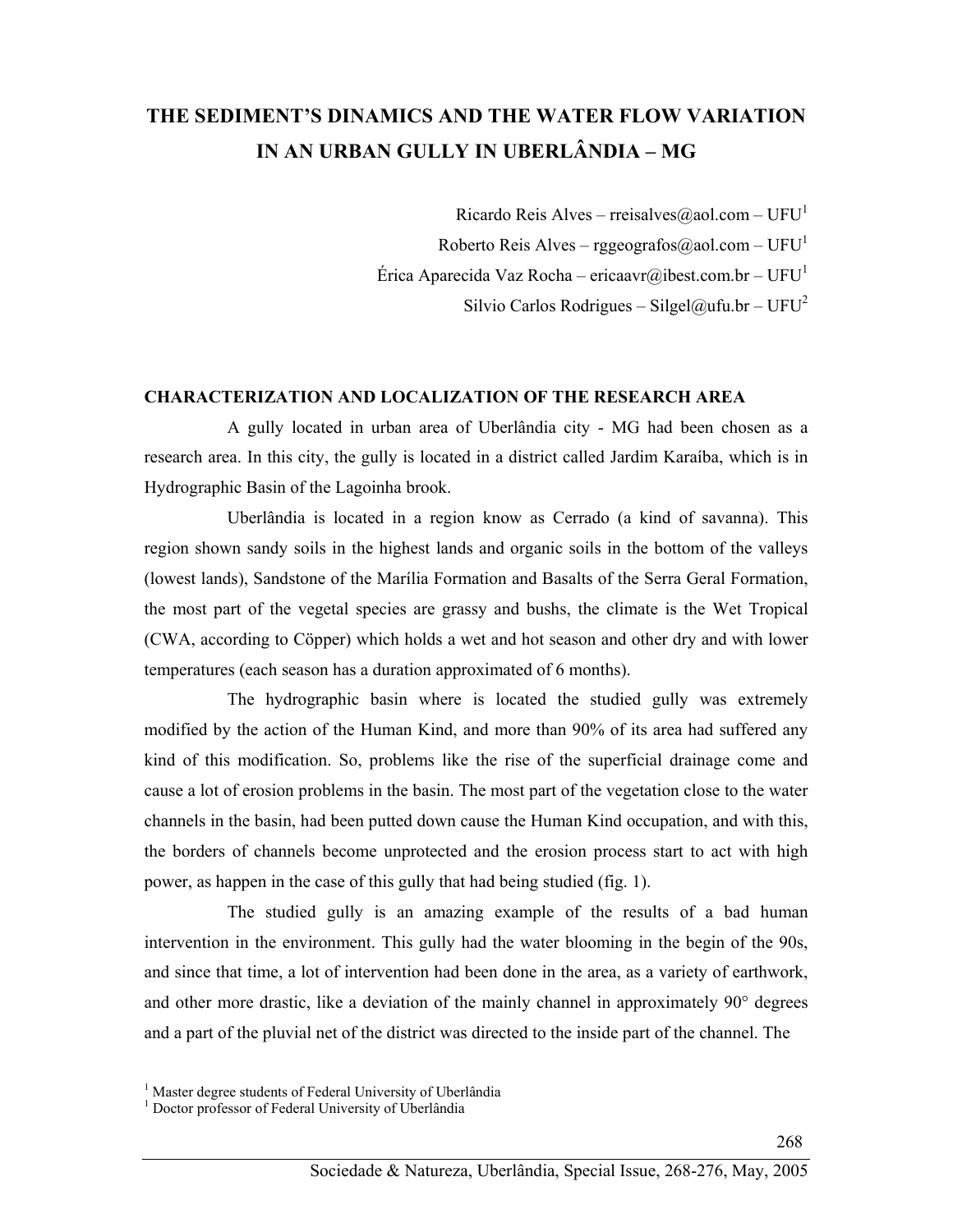new channel has approximately 300 meters of length, and holds a big rupture point in its half, forming a fall with 3 meters of height (a water fall), where the power of the erosion process is more intense.



**Fig. 1 –** Studied gully. The most part of the vegetation have been putted down in the hydrographic basin. In this area there is a formation of a fall in the mainly gully's channel (ALVES, Ricardo – September 2003).

## **GENERAL OBJECTIVE**

 The general objective of this research is to identify and measure a gully's evolution located in urban are according to de flow variation and the variation of suspended and bottom sediments.

# **SPECIFICS OBJECTIVES**

 - To measure the water flow of the gully's channel during a period and in predetermined intervals, which is fundamental for determining the erosion intensity of the system.

- To determine the average of the water flow variation;

 - To measure the quantity of suspended sediments for making comparisons during de research and to determine the quantity of sediment loss in the system.

 - To measure the quantity of sediments that has being transported at the bottom of the channel, which will help to determine the total loss of sediments in the system.

 - To determine the size of the soil's particles which has being transported at the bottom of the channel. So, it will be possible to determine the capacity of sediments transport.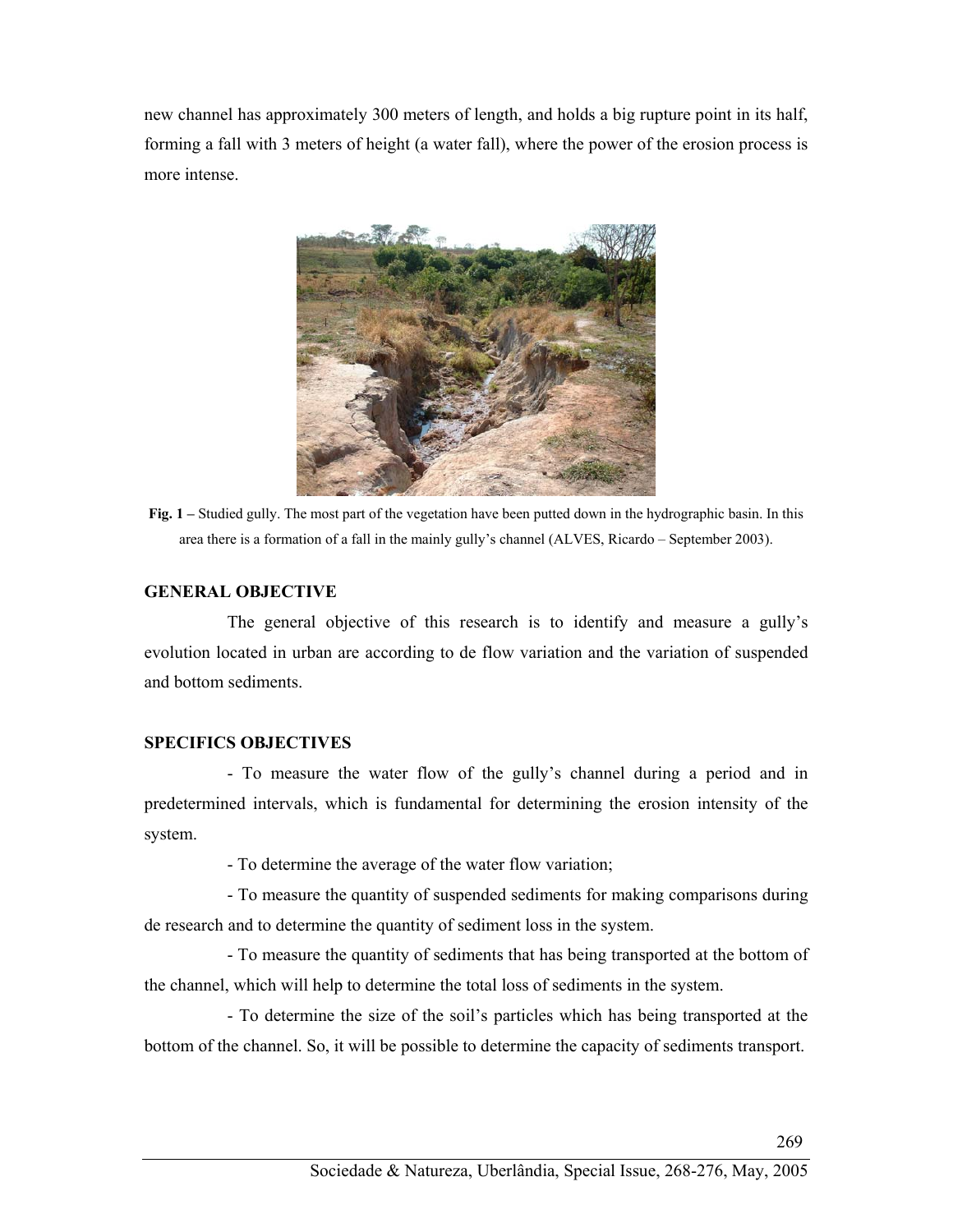#### **METHODOLOGY**

 For executing this research and the objectifies have been reached, it was necessary to work with data collect referring to the water flow variation, variation of the quantity of suspended sediments, variation of the quantity of sediments transported in the channel's bottom and analyses of the soil's particles size. All of this collect data was done after each 15 days and in two different points along to the gully.

 To collect data referring to the water flow variation, it was necessary to develop a device to dam up the water of the channel (fig. 2). In the middle of this device there was a pipe that used to work as floodgate, releasing the water flow according to the rise up of the water level in the dam lake. This device has been made by steel foils, with 1,40cm length, 33cm width and the floodgate pipe with 15cm diameter. These sizes have been defined after a complex study of the points where the data collect would be done. So, a device with these sizes would be used in the two points chosen for doing the collect of the water flow variation.



**Fig. 2 –** This picture shows the two points of water flow variation data collect. The figure A indicates where was the point 1, which was located before the water fall. The figure B indicates where was the point 2, which was located near of the gully mouth and is indicated by the white arrow. It was used about 25 minutes in each point for installing and starting the process of data collection (ALVES, Ricardo – October 2003).

 For collecting the data of the quantity of suspended sediments in the water, it was necessary to use a process of filtration. It was determined two points of data collection where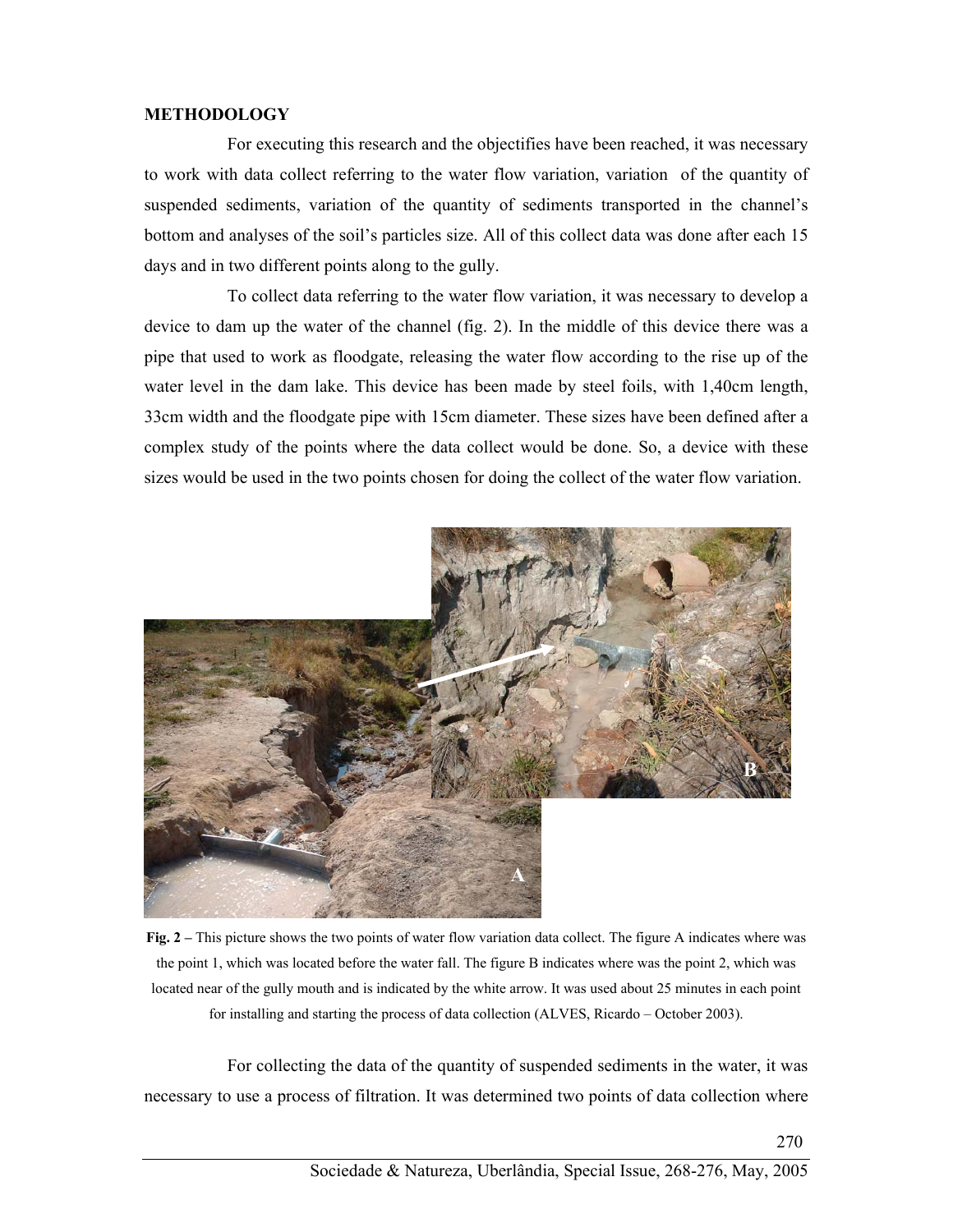the water was collected. In each point, it was collected four liters of water, which have been sent to the lab where the filtration process were carried out. All the material used in this data collection was composed basically of recipients for collecting, recipients to storage and to transport, funnels, paper filter and a very accurate scale.

 The papers filters were scaled before the beginning of the filtration. With the end of water filtration the filters had to dry during 24 hours. After this, the filter where scaled again and the difference between the second and the first weight was the value of the quantity of suspended sediments by four liters of water. After to divide the difference of the paper weight by four liters of water, the quantity of suspended sediments by liter of water had been determined.

 The data collect of the sediments transported at the bottom of the channel was done using a sediment trap, which was elaborated for having a better adaptation to the channel bottom and in two different points of data collection, but with almost the same physical characteristics (current, steepness and the width of the channel). The first point was located in the beginning of area with the highest erosive activity and the second one was located near of the gully mouth.

 The sediments trap developed was adapted from the models presented by CARVALHO et al (2000) (fig. 3). The adapted trap had 20cm length, 25cm width and 12cm depth. This device was used to collect sediments during 15 minutes. After that, a part of water was drained, and the remaining material (water and sediments) were transported to the lab where the remaining material was dried. After the drying process, the material was scaled in a very accurate scale, and so, the quantities of transported sediments were determined along of an hour, and the result was given in sediments per hour (s/h).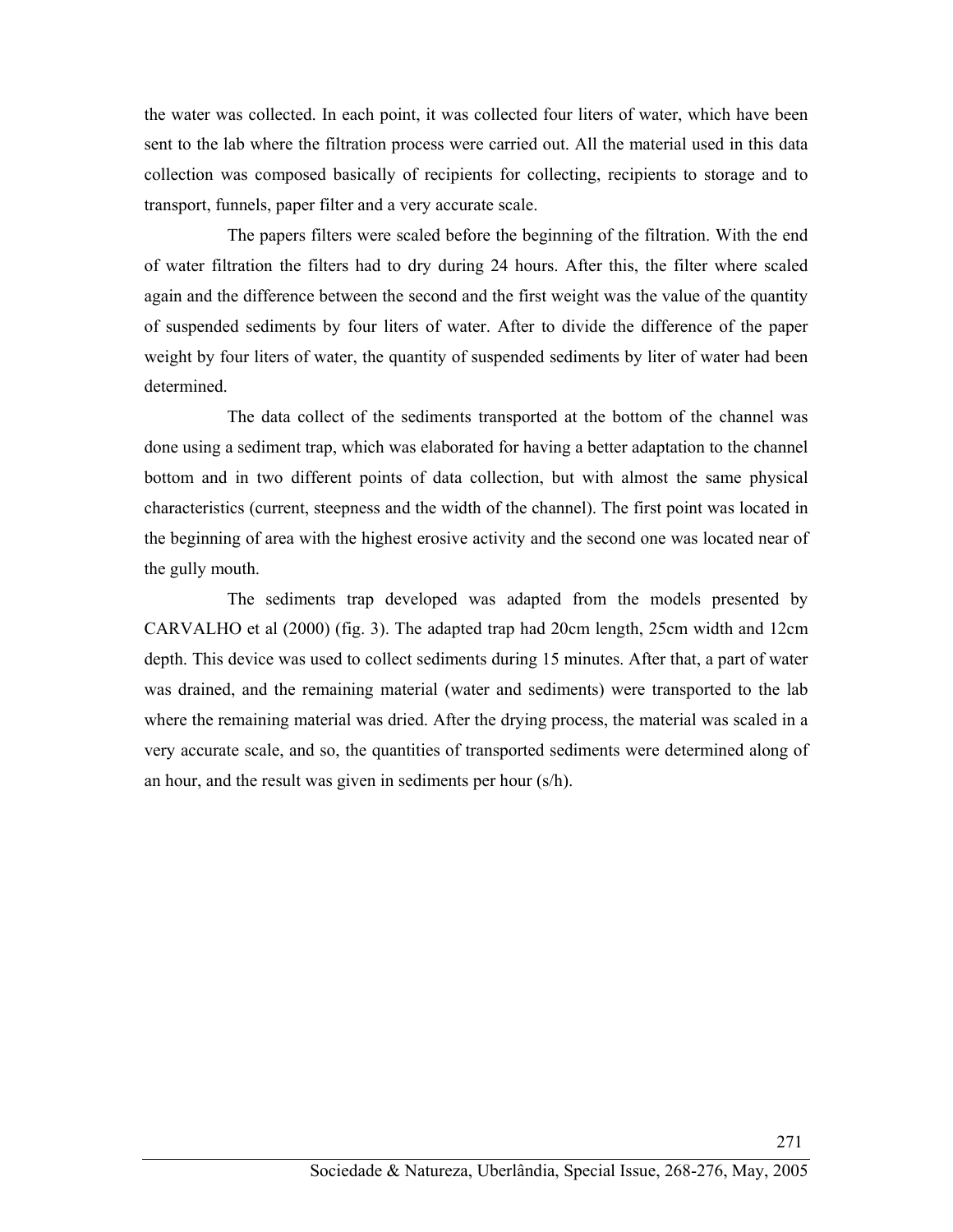

**Fig. 3 –** Sediment trap installed at the bottom of the gully's channel (ALVES, Ricardo – September 2003)

### **RESULTS**

#### **Water flow variation**

 The measurement of the water flow variation is very important for studying the sediments dynamics in a channel (in this case, in a gully channel), because the variation of the water flow can also mean the variation of the erosion and sedimentation power along of all the channel (CHRISTOFOLETTI, 1988). For example, if the water flow variation increase considerably, probably will happens a higher detachment of sediments near of the water fall, a lesser sedimentation along to the channel and a higher out put of sediments at the mouth of the gully.

 It was noted that the water flow variation at this point was caused by a variation of the sub-superficial watery, by the water which comes from the pluvial net of the Karaíba district and by the rains.

 The water flow variation measurement proved that the water flow had a normal variation during the research months (fig. 4), staying at normal value according to the pluviometer data. The total variation at the point 1 was 860ml/s, what represent a difference of 53% between the highest and lowest water flow variation registered. At the second point, the difference between the highest and lowest water flow was 730ml/s, representing a difference of 39%.

 The water flow variation between the two points where the measurements were done had stayed in the average, showing normal values according to the natural differences between the two points. The maximum variations reached between the two points were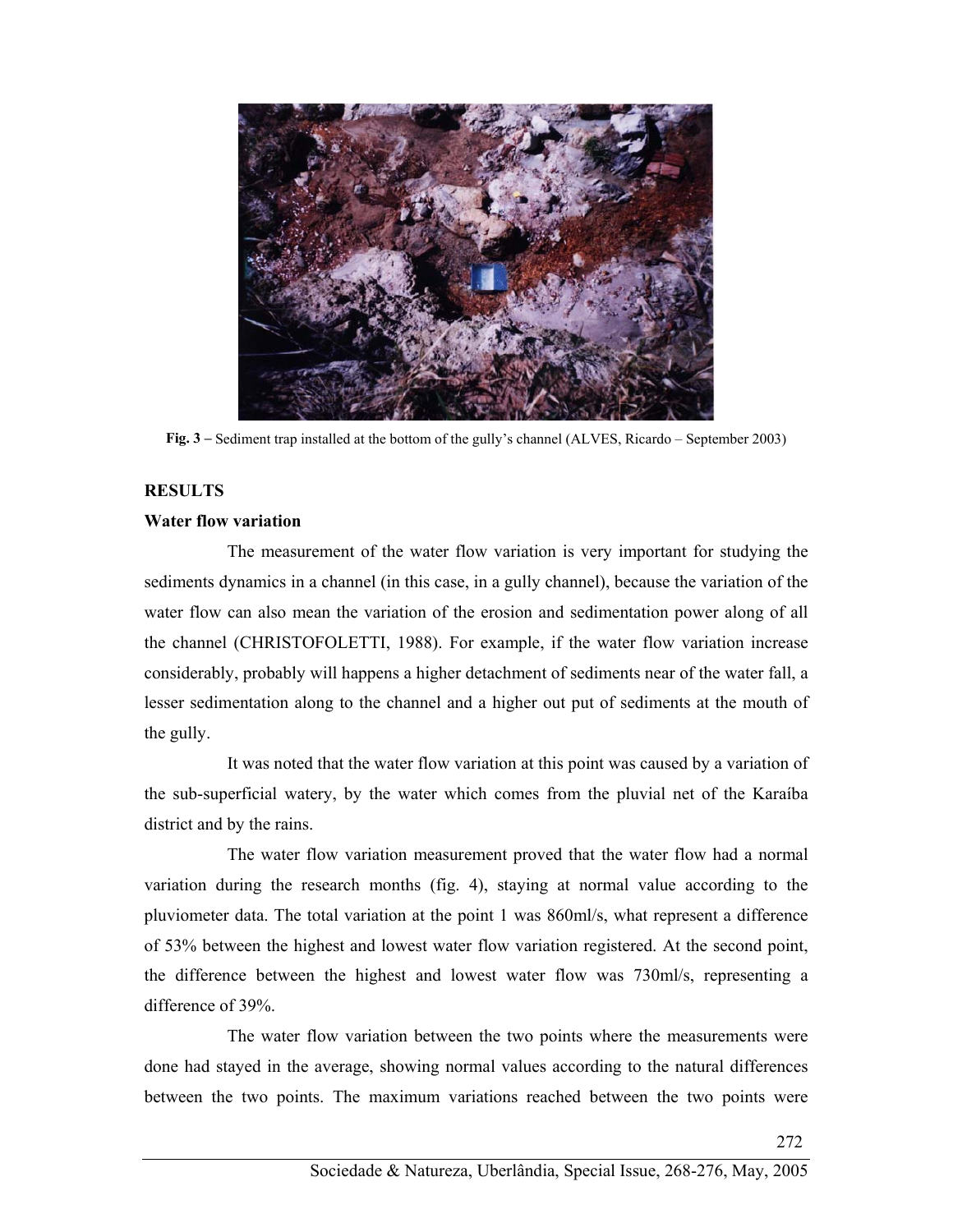360ml/s, corresponding a variation of 22%. In the time of this measurement, the water flow were higher at point 2 than point1, what prove that the difference of altitude (3 meters) of each point was enough to increase the water at point 2 due to physical terrain conditions.



**Fig. 4** – This research shows a comparison between the two points of the water flow variation measurement and its variations along to the research time (ALVES, Ricardo – Septermber, 2003).

#### **Suspended sediments**

 After make a visual analyze of the suspended sediments in the water, it was noted that in more than 90% of the measurement moments, the water was clear and out of sediments, when was possible to see the bottom of the channel along to the its all extension. The suspended sediment concentration was higher and the water used to get the white color when some intervention was done in the channel, which was caused by children or domestic animals.

 According to the data collecting, it was observed that the variation of the quantity of suspended sediments in the water under normal conditions of flow had occurred in intensive form. Besides, in 86% of the cases the quantity of suspended sediments by liter of water was lower than 0,030g. However, in three especial cases with intervention on the channel, the index of sediment concentration was very high in comparison of the normal situations (fig. 5).

 Under normal conditions of the channel, it means, with no concentrated rains and Human Kind interventions, the average of sediment gram by liter of water was 0,0140g/l at point 1, and at point 2 this value was 0,0156g/l. After a day with a water flow equal to 2L/s, will be found a result of 2419g at point 1 and 2696g at the second point, registering a difference of 277g between each other. The fact of the quantity of sediment be higher at the second point, indicates that the average rate of sedimentation was negative in that moment, represented by a valor of -0,0016g/l, which means that each liter of water used to get the second point with 0,0016g of the sediments (the gully was losing sediment on its mouth).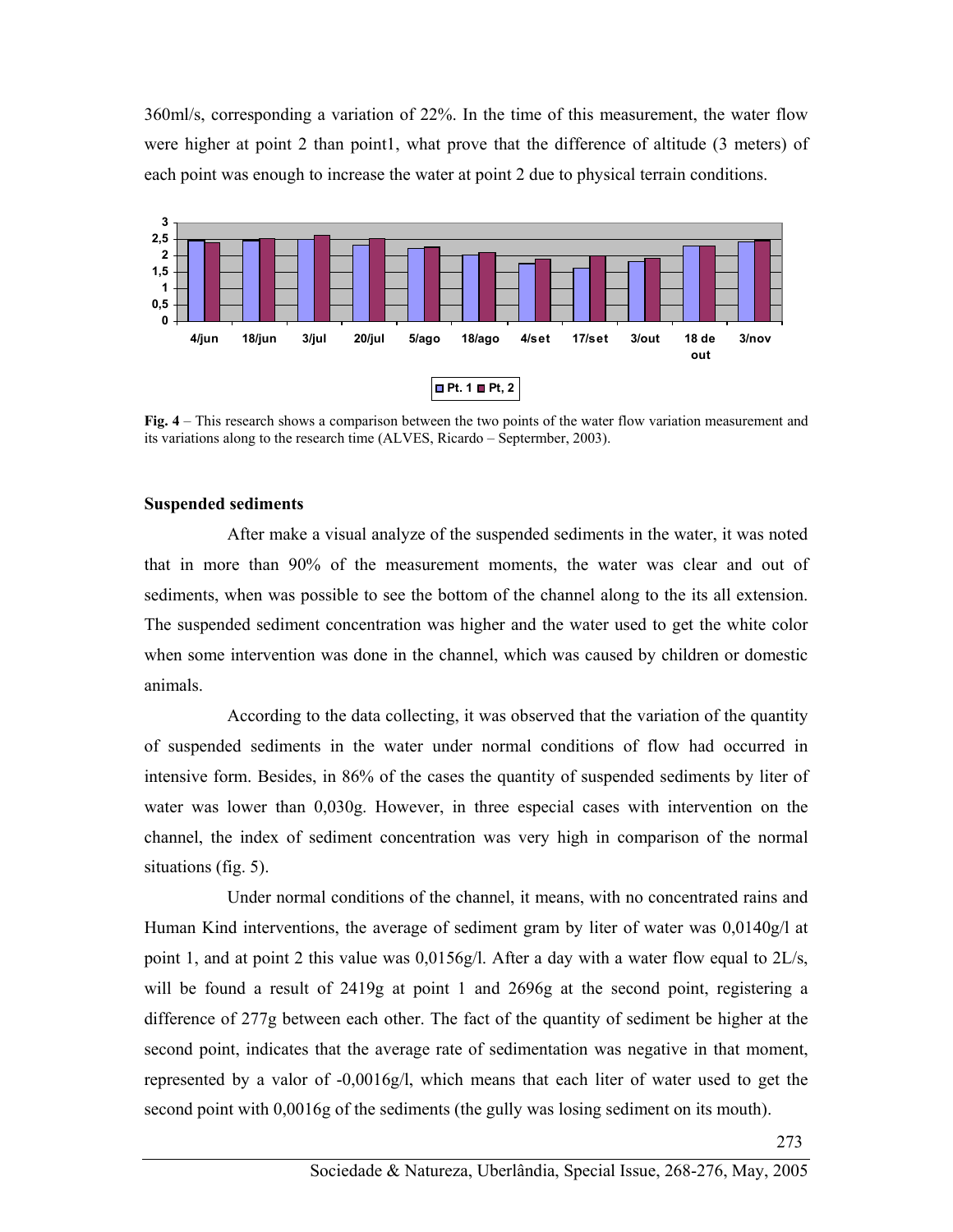

**Fig. 5** – This graphic shows the results of the suspended sediments measurements realized during the research, having a quantitative character (ALVES, Ricardo – November, 2003).

#### **Bottom sediments**

 For collecting the bottom sediments data, it was installed two points of collection where the erosion process used to occur with more intensity. So, the point 1 was installed near of the water fall of the system and the point 2 near of the gully mouth. These points had same physical characteristics, and so, the data were influenced just by the water flow variation or rains.

 This method of installation of the data collectors, make possible to work with a data comparison of sediment quantity between the area around the water fall and around the mouth of the gully. It make possible to identify if the quantity of sediments collected at the point 1 was the same of collected at the point 2.

 Making an analyze of the collected data under normal conditions of water flow, it will be noted that in the most part of the measurement the point 1 had shown lower quantity of sediments than the point 2 (fig. 6). So, the rate of sedimentation between the points 1 and 2 was lower than the transport, and with this information, it is possible to affirm that the gully channel is an active and direct supplier of sediments to the adjacent hydrographic basin.

 During the dry season months, the quantity of transported sediment follow a decline tendency what was considered normal due to the absence of the concentrated rains. After the first rains on september, the decline tendency had been changed, and at the same time, another change happened and was registered a higher quantity of sediments at point 2 than at point 1.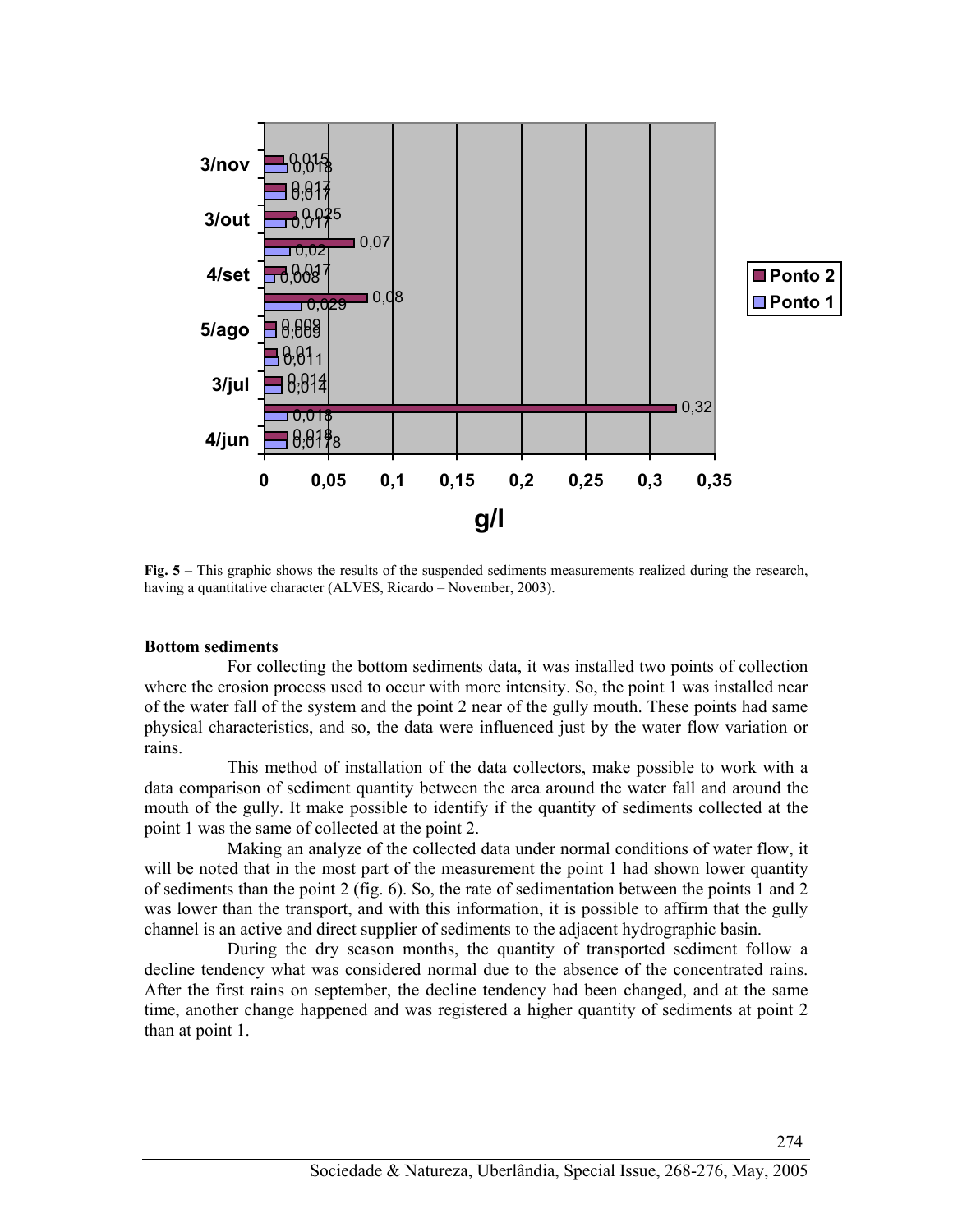

**Fig. 6** – This graphic shows that the quantity of sediments was higher in point 1 during all the dry season (ALVES, Ricardo – November, 2003).

#### **CONCLUSIONS**

 During the research in this gully, a lot of quantitative data related to the sediment dynamics were collected, showing that the erosive process are not just a problem for the place where the erosion processes is occurring, but the erosion could cause others problems to adjacent hydrographic basins.

 The researched area is one of the highest supplier of sediment for a brook called Mogi. It is necessary to remember that during all year long there is water into de gully channel (observations done since 2000), what keep a rhythm of sediment supply, of which rhythm is extremely increased during the raining period.

 With no Human kind intervention and without rains in gully area, it supply 134,84 grams of sediments in an hour, and the sum of this after a day will be a total of 3,236kg. So, just during the research time (it was about 5 mouths) this gully had supplied 485Kg of sediments to the Mogi Brook, and consequently, to adjacent basins.